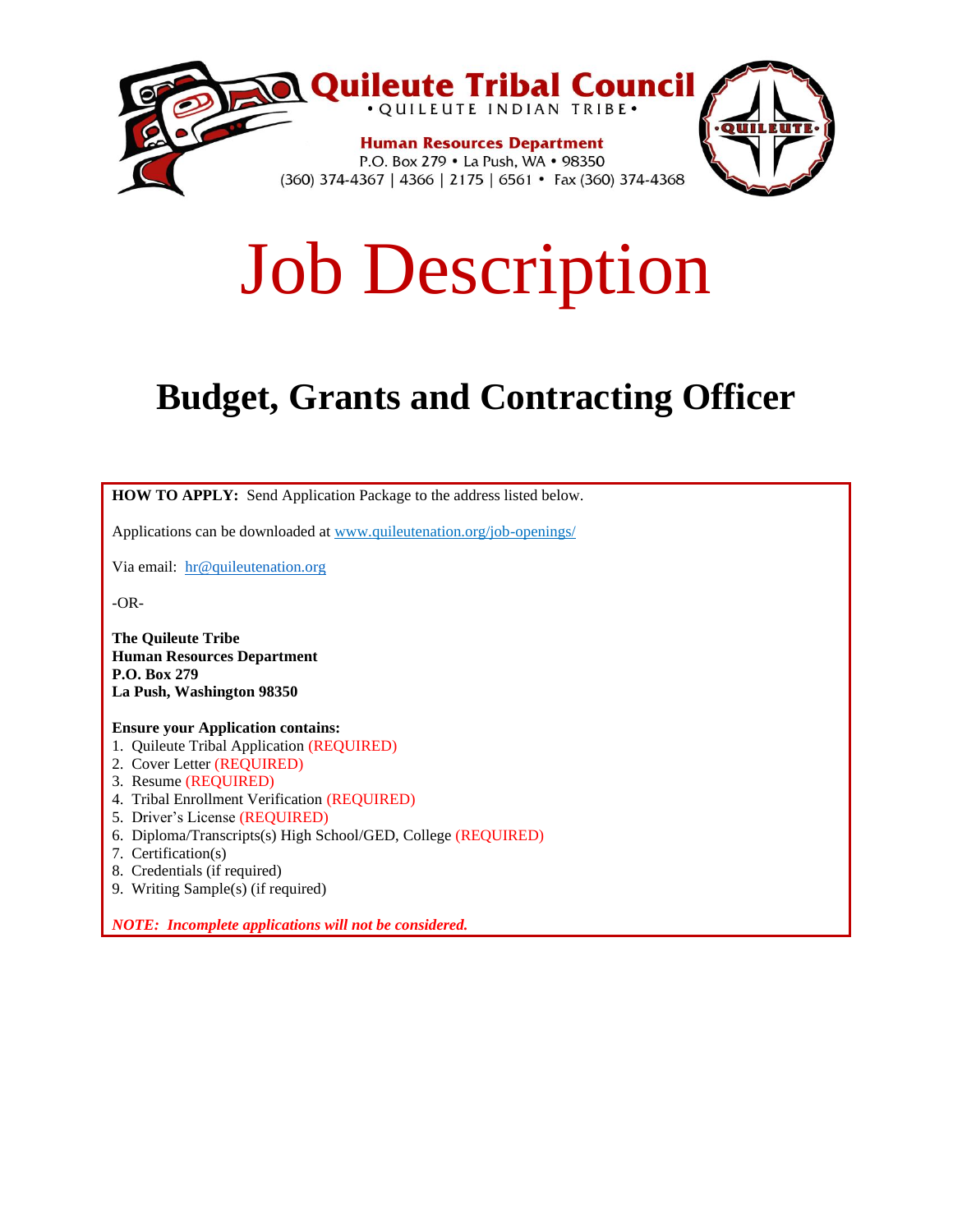| Position:   | <b>Budget, Grants and Contracting Officer</b> |
|-------------|-----------------------------------------------|
| Supervisor: | <b>Chief Financial Officer</b>                |
| Location:   | <b>Accounting Department</b>                  |
| Work Info:  | Full Time: 40 Hrs./Week (M-F)                 |
| Salary:     | DOO/E                                         |

#### **POSITION SUMMARY:**

The Budget, Grants and Contracting Officer is responsible for: maintaining the Quileute Tribe's program management and accounting systems as they relate to budget, grants and contracts; monitoring and reporting activities concerned with budgets, grants and contracts, and purchases of equipment, materials, products, and services; examining estimated material, equipment and program costs, performance requirements, and schedules to ensure completeness and accuracy; formulating and coordinating procurement policies and programs; coordinating activities of personnel engaged in formulating proposals; evaluating contract performance to determine necessary amendments or extension of contracts; analyzing price proposals and financial reports; and arbitrating claims or complaints occurring in performance of grants and contracts. Responsibilities also include coordination, record management, and retention and compliance with Federal Government rules and regulations. The Budget, Grants and Contracting Officer must establish/maintain a management reporting system for all grants and contracts compliance, including a financial reporting schedule to the program directors and the Chief Financial Officer.

This position will install all communications software from Grant Agencies that will enable Electronic Drawdowns to be completed and meet all Grant Requirements.

The Budget, Grants and Contracting Officer will assist and get involved in the budget creation and amendment process.

This position will act as the liaison between the Grant Agencies and the Tribe in accomplishing all Electronic Drawdowns.

#### **ESSENTIAL DUTIES AND RESPONSIBILITIES INCLUDE THE FOLLOWING:**

- Maintenance of Contracts and Grant files in standard, pre-established format
- Preparation and submittal of required reports to all funding agencies in a timely manner
- Serve as primary contact between funding agencies and Tribe for all accounting, budgeting, and compliance issues
- Works with Program Directors to ensure budgets for all funding and modifications are up to date at all times
- Responsible for and assist in developing and maintaining budgets for all cost centers and programs
- Ensures that all Contract and Grants information, including budgets and modifications, are immediately updated to the computer accounting system to ensure budget information in the system is reliable
- Works with Program Directors in advance of expiration of funding to help maintain continuity of funding and programs services
- Provide Quarterly Budget to actual reports for Council review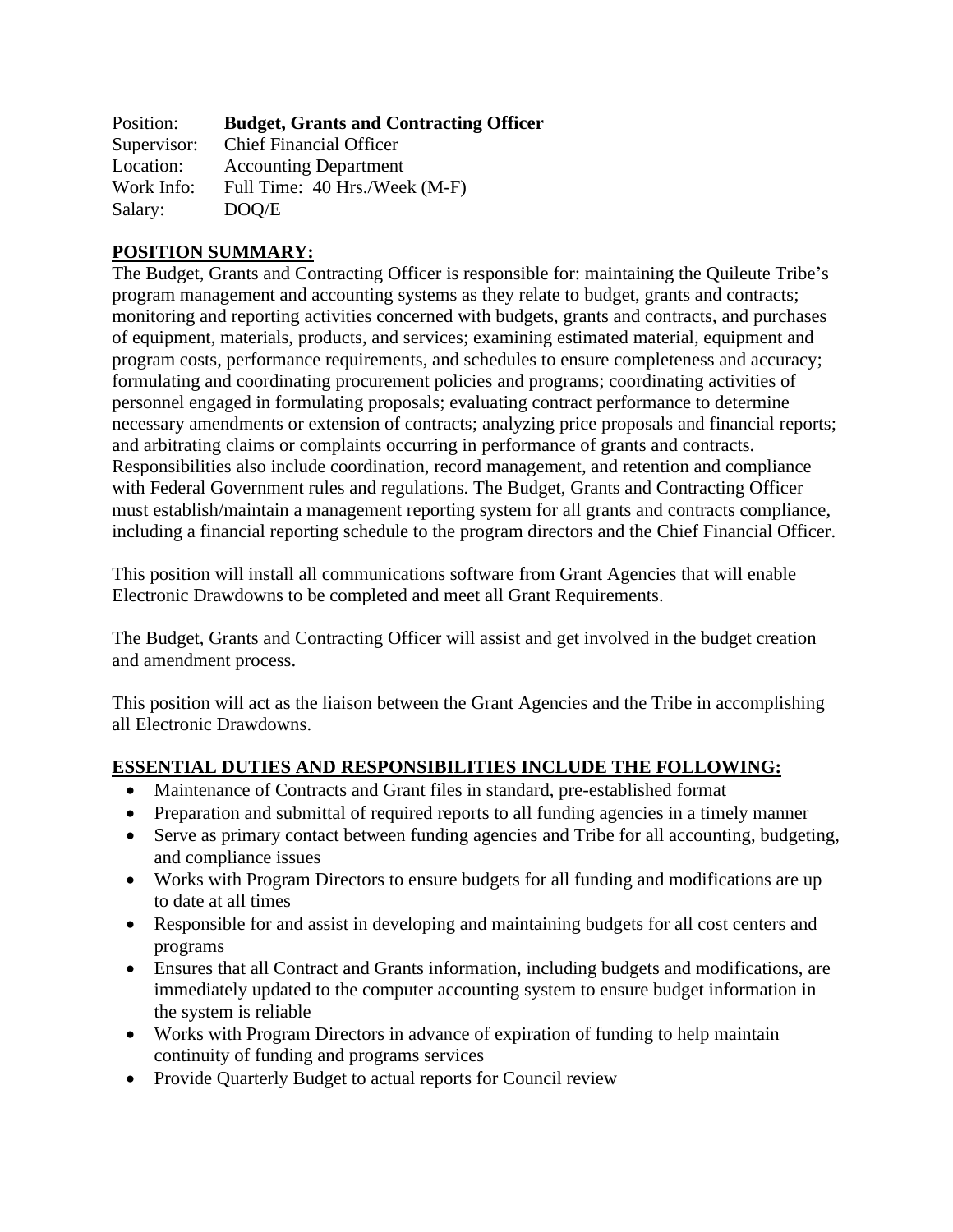- Prepares and reviews with Chief Financial Officer and Executive Director monthly revenue and expenditure reports for all Contracts and Grants with distribution to the Program Directors and advising them of the need for modifications when necessary
- Works with the Chief Financial Officer on Budgets, Contracts and Grant matters of more complex nature such as indirect cost issues, prioritization of available additional funding and possible misuse of Contract and Grant Funding
- Keeps current on Federal and State legislative changes affecting allowability of costs to Contracts and Grants
- Reviews and maintains all vendor contracts the Tribe engages as needed
- Assists in the preparation and negotiation of the indirect cost rate proposal
- Prepares monthly indirect expense and revenue accrual
- Other duties as assigned

## **SKILLS, KNOWLEDGE, AND ABILITIES:**

- Detail-oriented
- Ability to multi-task
- Ability to meet deadlines
- Ability to work well with others
- Ability to communicate effectively, both written or verbal
- Knowledge of Micro Information Processing (MIP)
- Knowledge of basic accounting principles

#### **WORK ENVIRONMENT:**

• Office setting

## **PHYSICAL DEMANDS:**

• Prolonged periods of sitting at a computer

#### **SUPERVISORY RESPONSIBILITY:**

• Yes

#### **REQUIRED QUALIFICATIONS:**

- 2-4 years grants, contracting and management/supervisory experience
- A degree in business administration or accounting experience in contracting with the Federal Government, a non-profit organization, or Tribal Government.
- Must be highly organized with the ability to work with varying levels of personnel, both internal and external to the Tribe
- Must be proficient in a Windows based computer system, use of Excel an absolute necessity
- Must have knowledge of basic accounting principles and the ability to work with Micro Information Processing (MIP) for all account reports